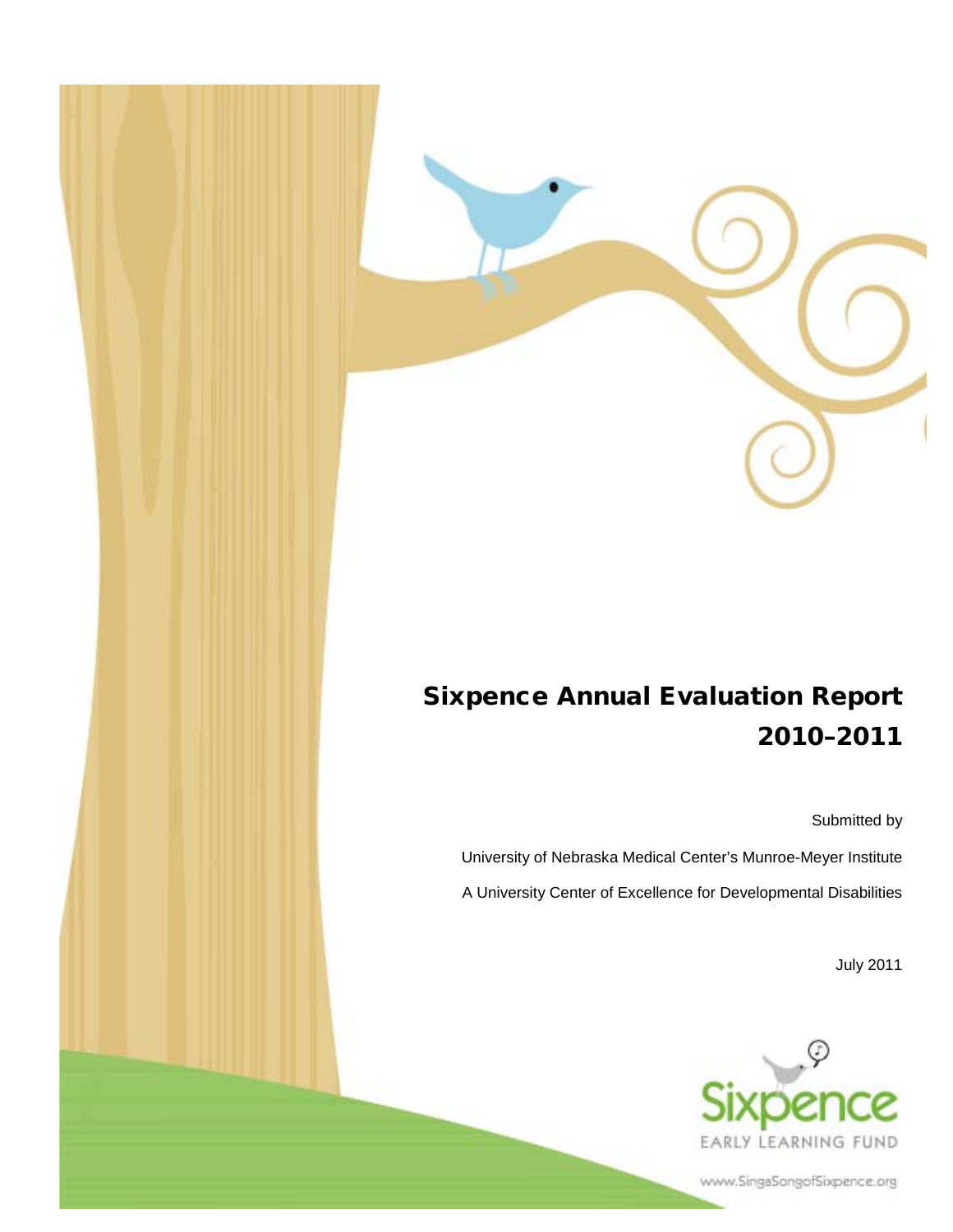# **PROGRAM DESCRIPTION**

# **WHAT IS THE PURPOSE OF THE SIXPENCE PROGRAM?**

The Sixpence Early Learning Fund is a public-private partnership that is used primarily for grants to school districts to provide programs and services for infants and toddlers who are most at risk of school failure. The purpose of the Sixpence Programs is to help promote children's opportunities to experience positive environments that provide for their healthy growth and development during their earliest years. The Sixpence Programs promote community level partnerships that focus on meeting the developmental needs of very young children and support parents as their child's first and most important teacher, helping to ensure their child's success in school and later in life.

### **WHO ARE THE SIXPENCE PROGRAMS?**

In the 2010-2011 program year, the Sixpence Early Learning Fund funded 13 programs across 11 school districts in Nebraska to provide evidence-based services to young children (birth through age three) and their families. The funded programs were based on one of three models: family engagement services, center-based infant/toddler care, or a combination of family engagement and centered-based services. Programs were funded through a combination of sources including Sixpence funds and federal and local sources. This was the third year of funding programs.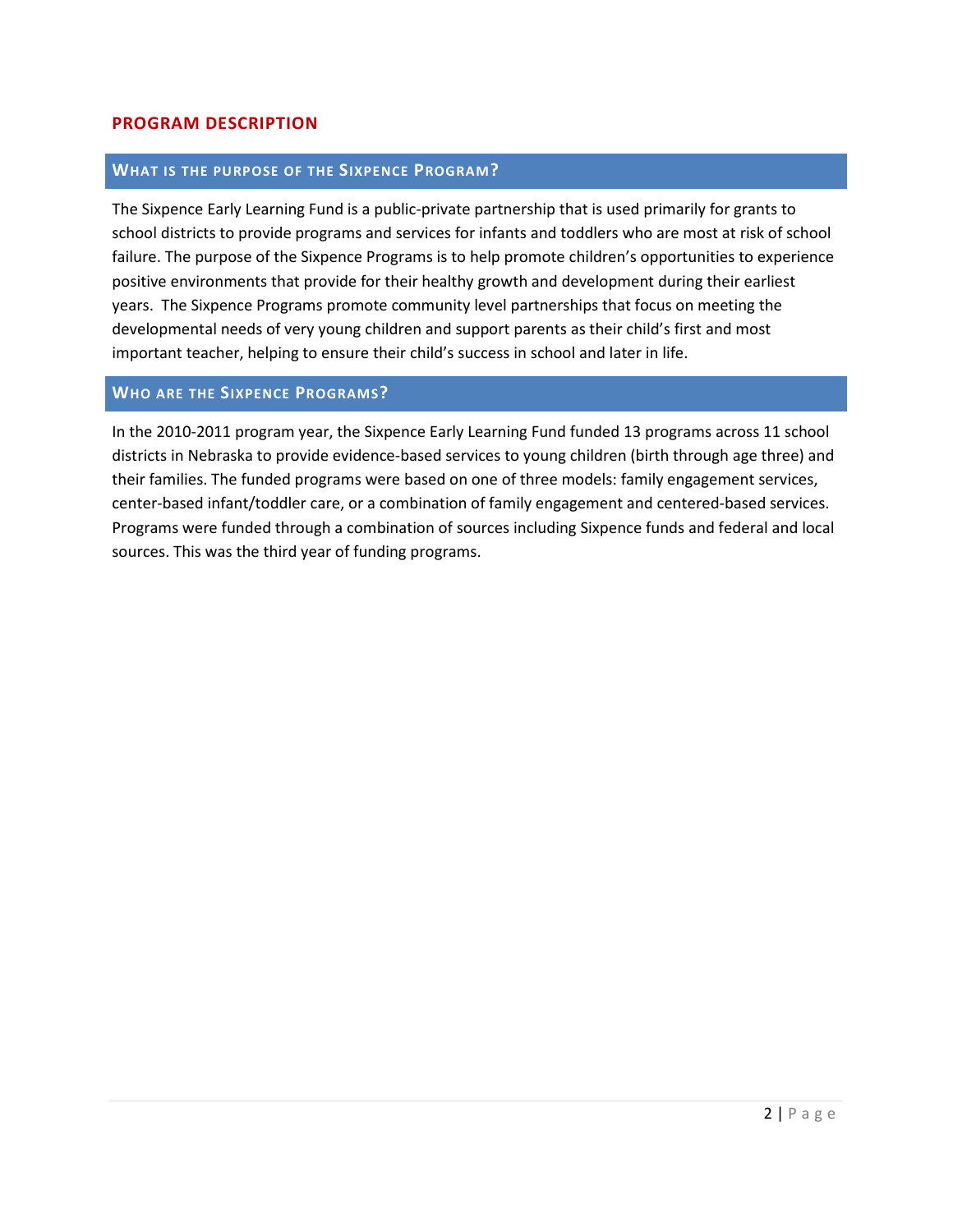# **WHAT SERVICES WERE PROVIDED BY SIXPENCE?**

Each of the Sixpence Programs was created as part of a community partnership and included an advisory board consisting of representatives from community stakeholders, who participated in the planning and implementation of the program. Each program identified evidence-based practices that were implemented as part of the services delivered. The majority of the family engagement services included individualized sessions that were delivered on a weekly basis in the families' home. For some families, the individualized services were provided in a community location. Many of the family engagement services also included group socializations, which were opportunities for children and families to gather together in learning activities. The majority of the center-based programs provided full-day services. All of the center-based programs included strategies to engage parents in their child's education program and conducted home-visits with the family.

# **CHILD AND FAMILY DEMOGRAPHICS**

# **WHO WERE THE CHILDREN AND FAMILIES SERVED?**

The targeted population for the Sixpence Programs is infants and toddlers (birth to age three) who are most at risk of failure in school. Sixpence Programs must serve infants and toddlers who have, at a minimum, one of the five identified risk factors. Parents who fall into one of the risk categories can also be served during the mother's prenatal period.

In addition to the five program-defined eligibility risk factors, three additional risk factors were tracked: single parents, children enrolled in the Early Developmental Network, and children with low health rating.

#### **Program Defined Risk Factors:**

- **E** Children (birth to age three) whose family income qualifies them for **participation in the federal free or reduced lunch program**;
- **E** Children (birth to age three) who were born **prematurely or at low birth weight** as verified by a physician;
- п. Children (birth to age three) who reside in a home where a **language other than spoken English** is used as the primary means of communication;
- Children (birth to age three) whose **parents are younger than eighteen** or
- п. Children (birth to age three) whose **parents have not completed high school**.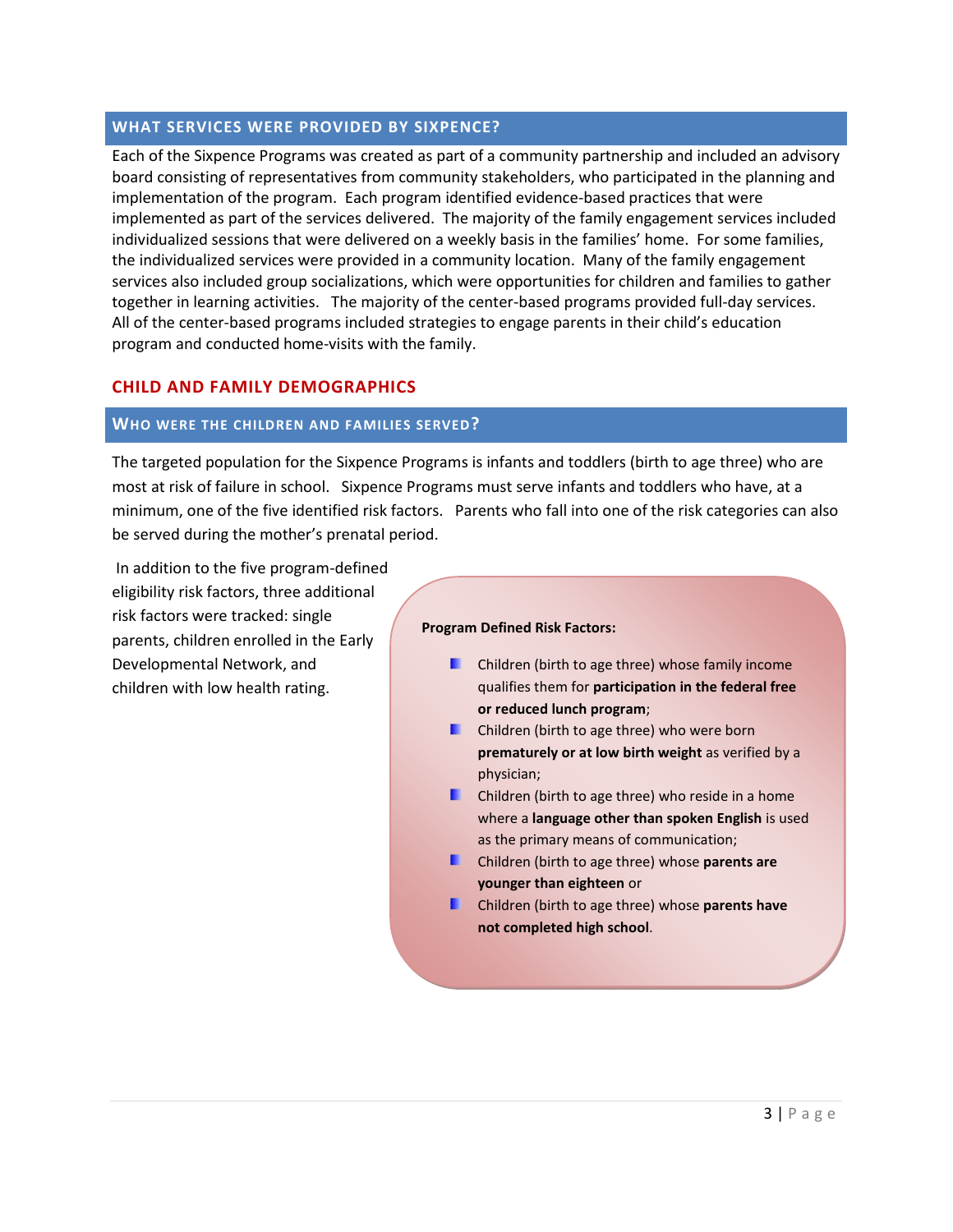**PERCENT OF CHILDREN/FAMILIES PER # OF RISK FACTORS** 



- **E** 62% of the children and their families were associated with three or more risk factors.
- **The categories of single parent, teen parent and eligible for FRL represented the largest** percentages of families.
- A total of 308 children and 306 families were served by the program in 2010-2011. In addition, 29 mothers were pregnant. A total of 107 children have exited the program. The majority of these exited because the family withdrew from the program.

| Reason for Exit (n=107)                                                                                     | % the Exited   |
|-------------------------------------------------------------------------------------------------------------|----------------|
| Transitioned to preschool program (Head Start, community program)                                           | 16             |
| Aged out - no other preschool program available                                                             | 6              |
| Parent graduated-no other program available                                                                 | $\overline{4}$ |
| <b>Family moved</b>                                                                                         | 13             |
| Withdrew from Program: Family issues (9), Poor attendance (16), work interfered<br>(7), family dropped (7), | 40             |
| Other:                                                                                                      | 21             |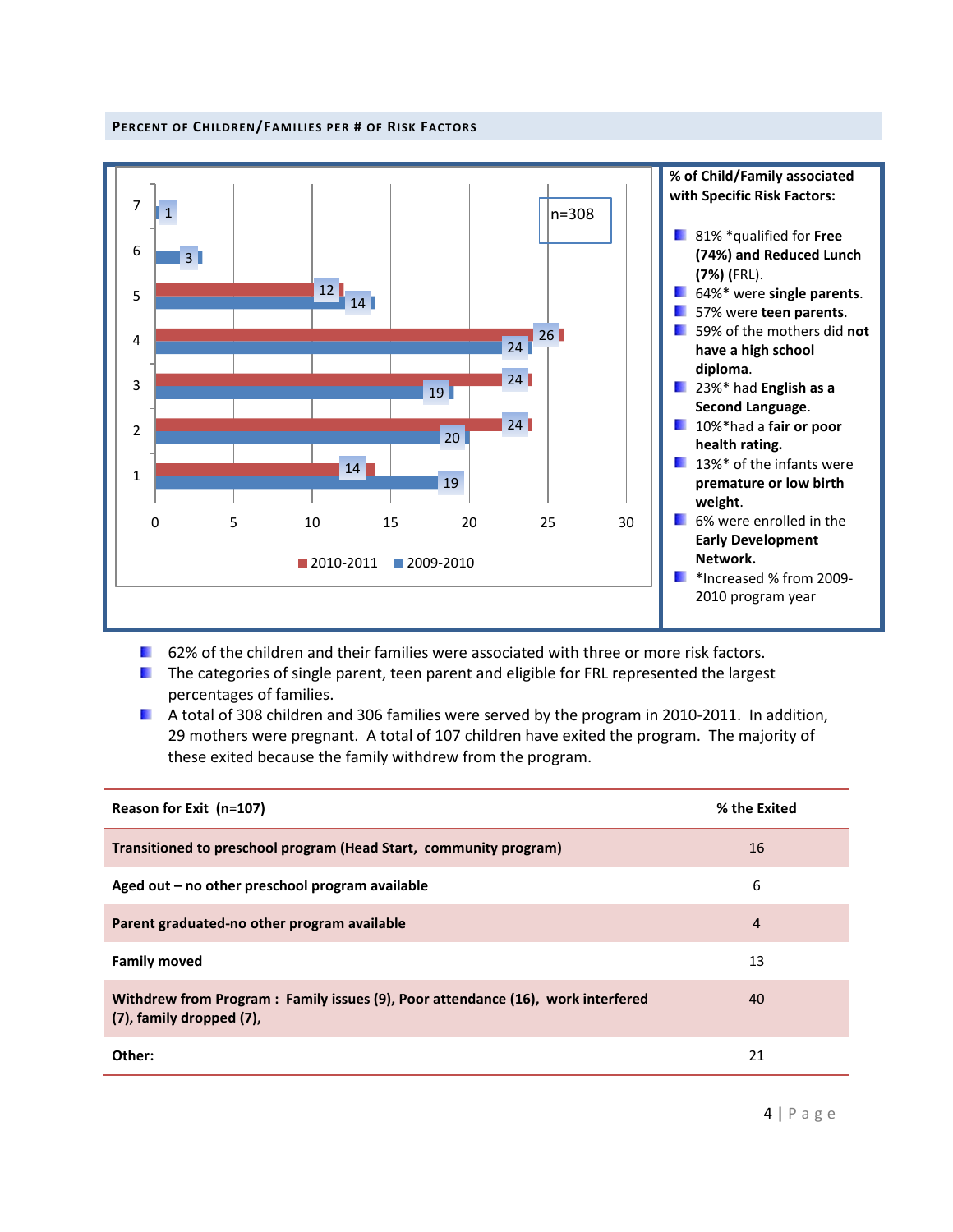# *Child Data:*

57% of the children were under the age of 1 at the time of intake.

There were slightly more females (52%) than males (48%) served by the program.

59% of the children served represented minority backgrounds.

50% of the children were in the program for over one year.

18% of the children were in the program for over two years.

# *Parent Data:*

2% of the families had a CPS referral.

9% of the mothers were pregnant at the time of intake.

# **ETHNICITY DISTRIBUTION AGE DISTRIBUTION**





# **EVALUATION FINDINGS**

A comprehensive evaluation process was conducted to monitor the implementation of the Sixpence Programs and progress towards identified program outcomes. A standardized evaluation process was developed to collect and report information uniformly across programs. A continuous improvement process was incorporated as part of the evaluation process. The following is a summary of the evaluation results of the implementation of the third year of Sixpence Programs.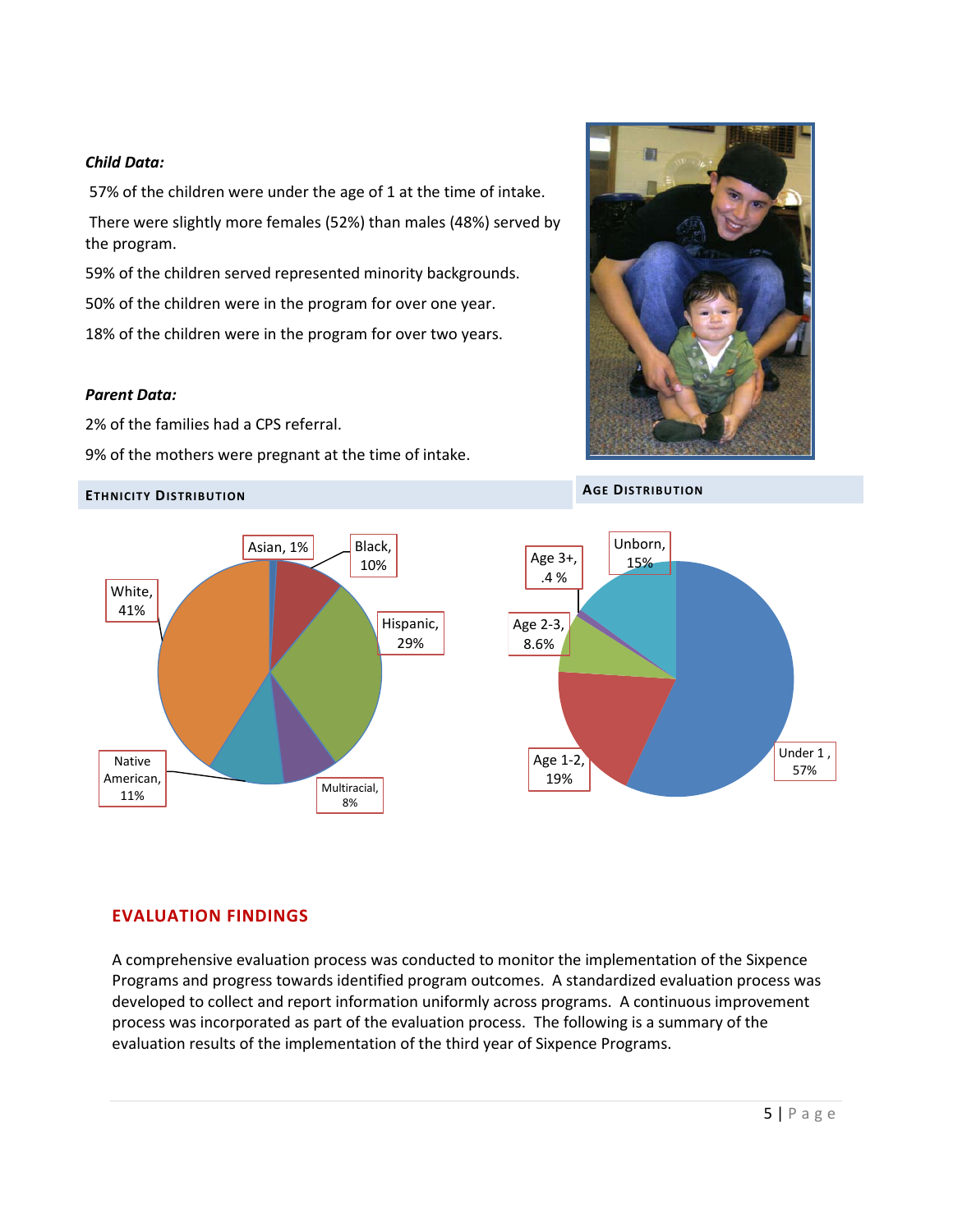# **WHAT WAS THE QUALITY OF THE CENTER-BASED SERVICES?**

### *Infant/Toddler Environment Rating Scale-Revised (ITER-RS)*

The *ITER-RS* was used to evaluate the overall quality of the classrooms. The ITERS is an observational assessment of 39 items across seven subscales designed to assess group programs for children from birth to 2½ years of age. At least one classroom was observed for each of the seven center-based programs for a total of sixteen classrooms.

#### A COMPARISON OF ITERS RATINGS ACROSS YEARS

| Year                                                                                                      | $\mathsf{n}$ | Space &<br><b>Furnishings</b> | <b>Personal</b><br>Care<br><b>Routines</b> | <b>Listening</b><br>& Talking | <b>Learning</b><br><b>Activities</b> | <b>Interaction</b> | Program<br><b>Structure</b> | Parents &<br><b>Staff</b> | <b>Overall</b><br>Rating |
|-----------------------------------------------------------------------------------------------------------|--------------|-------------------------------|--------------------------------------------|-------------------------------|--------------------------------------|--------------------|-----------------------------|---------------------------|--------------------------|
| 2009-2010                                                                                                 | 16           | 6.13                          | 4.77                                       | 6.54                          | 5.55                                 | 6.5                | 6.55                        | 6.17                      | 6.03                     |
| <b>Score</b><br>Ranges                                                                                    |              | $4.8 - 6.8$                   | $2.33 - 6.0$                               | $4.67 - 7.0$                  | 3.30-6.56                            | $4.75 - 7.0$       | $4.33 - 7.0$                | $4.14 - 7.0$              | $4.67 - 6.6$             |
| 2010-2011                                                                                                 | 16           | $6.33*$                       | 4.73                                       | $6.80*$                       | $6.18*$                              | $6.75*$            | $6.72*$                     | $6.53*$                   | $6.29*$                  |
| <b>Score</b><br>Ranges                                                                                    |              | $4.8 - 7$                     | $2.2 - 6.83$                               | $5.33 - 7$                    | 5.22-6.87                            | $5.25 - 7$         | $5.5 - 7$                   | 4.86-7                    | 5.66-6.73                |
| 1= inadequate $3$ = minimal $5$ = good $7$ = excellent<br>*Areas that were Improved over 2009-2010 scores |              |                               |                                            |                               |                                      |                    |                             |                           |                          |

#### *What is the quality of center-based programs?*

- $\mathcal{L}$ All of the 16 classrooms (100%) met the state overall rating for quality (a rating of 5 or higher) on the ITERS-R. Only 44% met the criteria cross all seven areas. A total of 81% met the criteria in all but one area.
- $\blacksquare$  This year, 44% of the classrooms met the state standard in personal care routines (e.g., health practices, diapering, etc.). This was a decrease from 2009-2010, when 53% of classrooms met the state standard in personal care routines.
- $\blacksquare$  The highest scores across classrooms were in the areas of listening and talking and interaction.

ITERS-R Infant/Toddler Environment Rating Scale – Revised

Authors: Harms, Cryer & Clifford, 2003

Scale: 1 to 7 1=Inadequate 3 = Minimal  $5 = Good$ 7= Excellent

# *Teacher Interaction and Language Rating Scale*

The Teacher Interaction and Language Rating Scale evaluated how well teachers supported children's development of language skills. It is an observational assessment with 11 items designed to rate the teacher's interaction with the children in the classroom. Sixteen classrooms were observed across the seven center-based programs.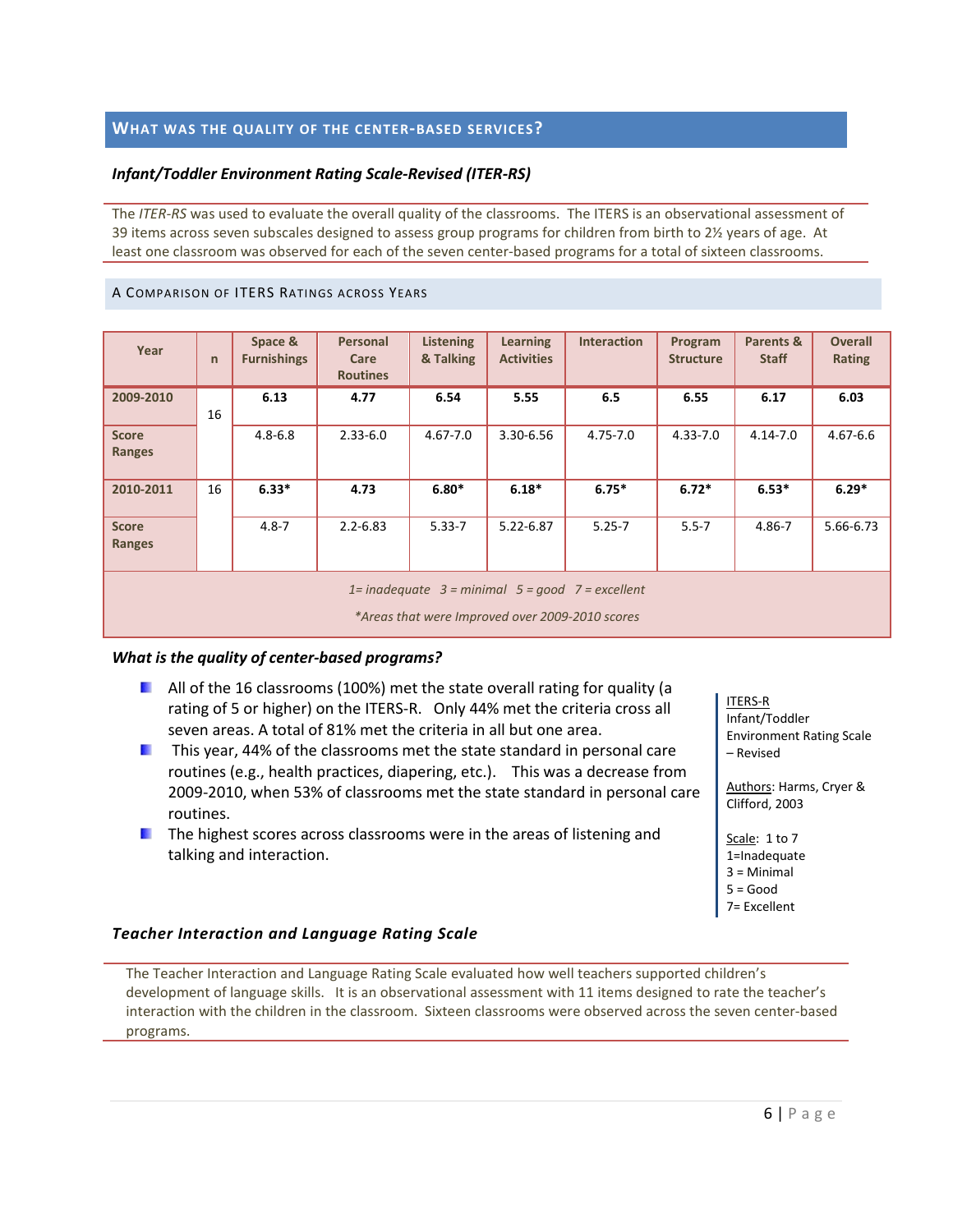*PERCENT OF TEACHERS IN EACH RATING CATEGORY*



- $\blacksquare$  81% of the teachers demonstrated best practices in encouraging and supporting language development in young children. This was an improvement over the previous year.
- **No programs in 2010-2011 scored in the "needs improvement" area.**

# **WHAT WAS THE QUALITY OF THE FAMILY ENGAGEMENT SERVICES?**

# *Home Visitor Observation Rating Scale (HoVRS)*

The *Home Visit Rating Scales-A* (HoVRS-A) is designed to assess the quality of family engagement sessions from a video of a direct observation. The measure includes seven rating scales that are collapsed into two scales for the purposes of analysis. The scales are based on a 5 point Likert scale.A total of 14 home visitors were rated.

The HoVRS ratings were completed on 14 home visitors across seven programs. The seven items on the HoVRS were collapsed into two scores. *The Home Visit Instruction* score is based on the home visitor's interactions with the family. It examines the extent that the home visitor facilitates parent-child interaction, builds relationships with the family, is responsive to their needs and interests and uses nonintrusive approaches. The *Parent and Child Engagement* score is based on the outcomes of the home visit, measuring the extent the child and parent are engaged in the session and the overall quality of the parent-child interaction. The results of the individual items and the collapsed scores are summarized in the following two figures.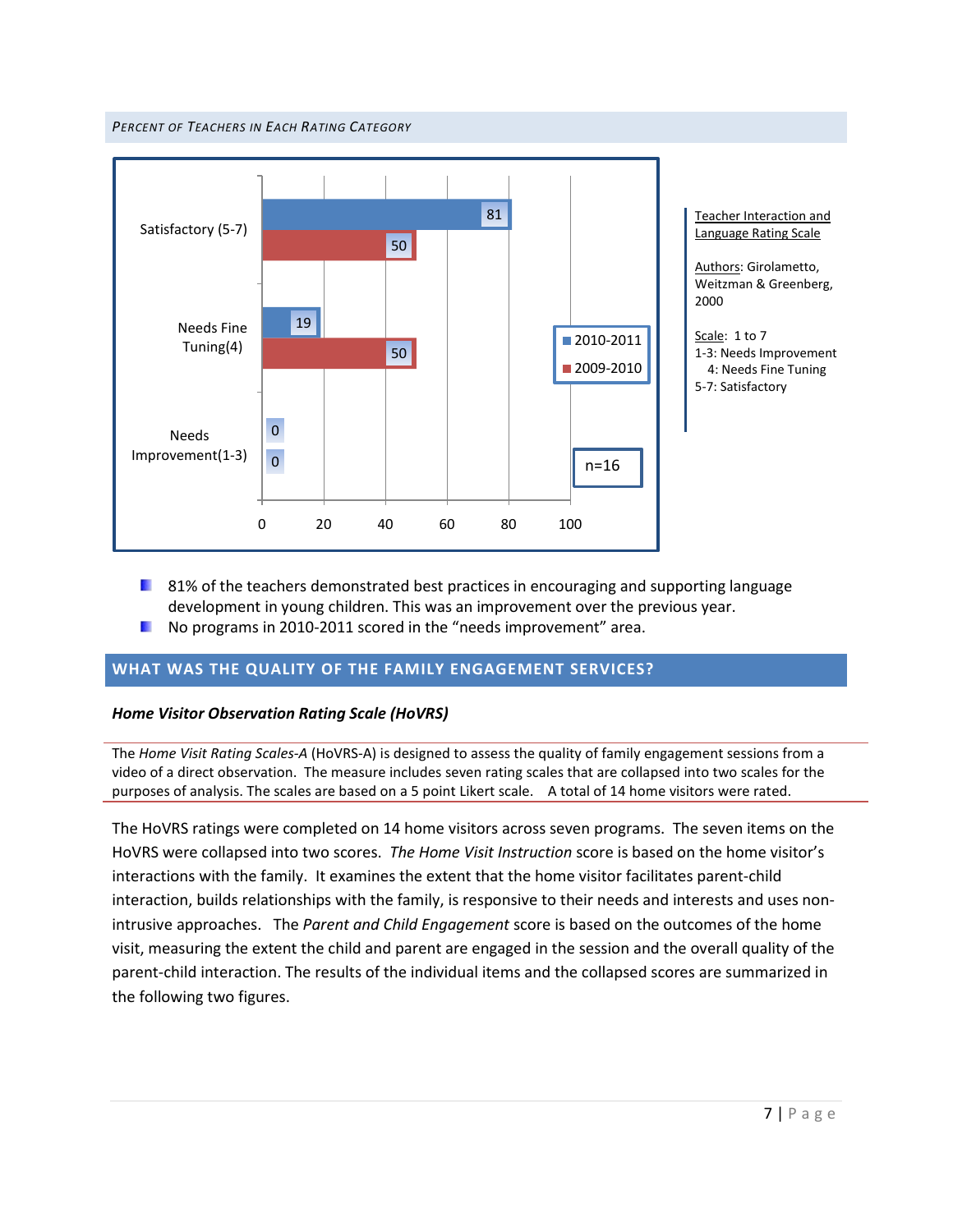



#### *CROSS YEAR COMPARISON: SUMMARY OF HOVRS RESULTS*



# *What is the quality of the family engagement programs?*

- $\blacksquare$  The quality of the home visit instruction improved over the previous two years. The results indicated that the family educators were effective in their practice as evidenced by the parent's and child's engagement in the session and their interaction with each other.
- **The strengths of the family educators' instruction were their skills in establishing positive** relationships with the family and the strategies they used to guide the parent-child interaction.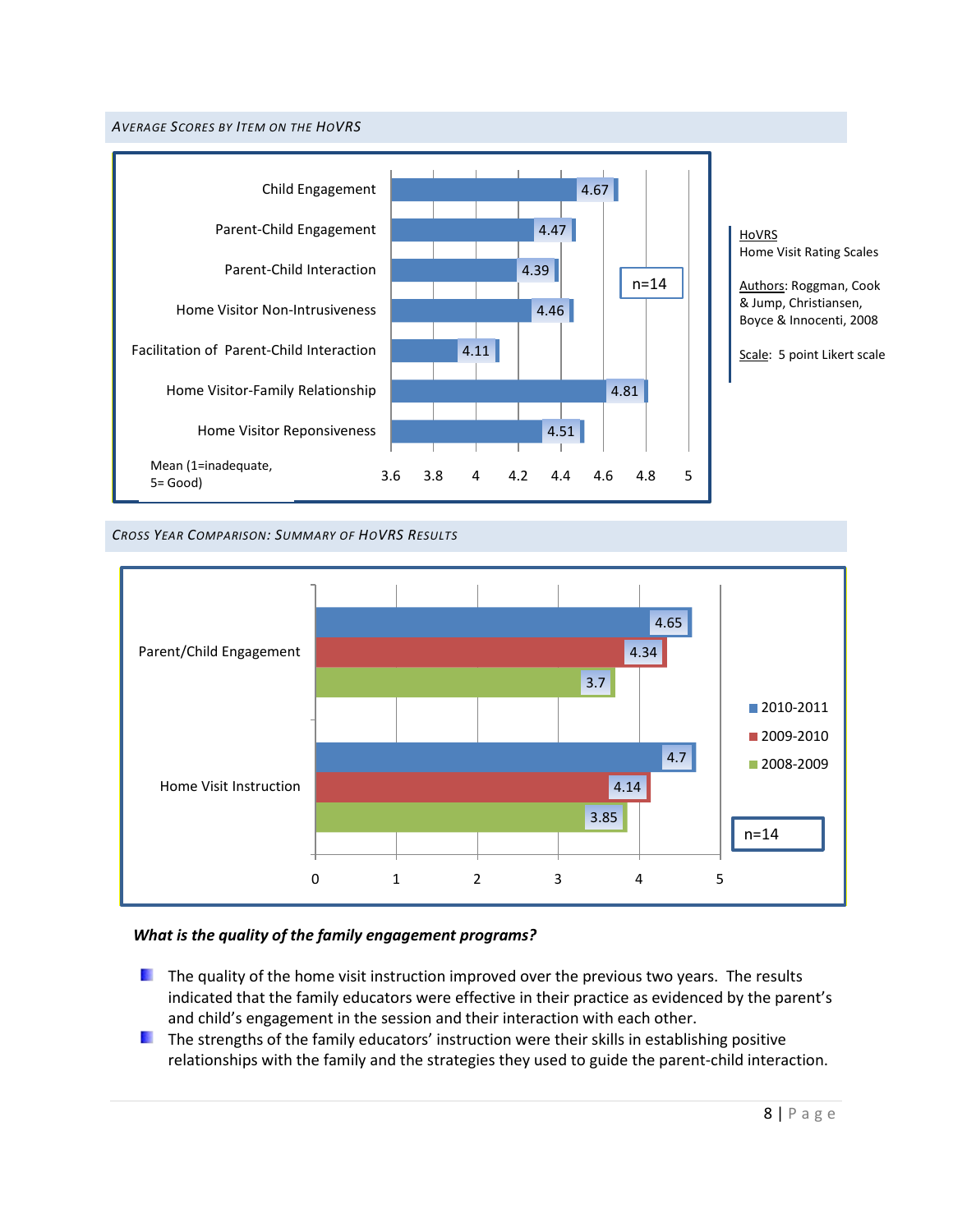- **The home visitors used a variety of strategies to facilitate parent-child interaction including** discussing what the child was learning, providing information on strategies to support their child's learning, and using "teachable moments" to support the parent's interaction with their child.
- $\blacksquare$  Sessions also supported the parent in learning about community resources, sharing family information, joint problem solving about issues presented by the parent, and addressing health issues.

# **WHAT WERE THE LANGUAGE OUTCOMES OF THE CHILDREN?**

# *MacArthur-Bates Communicative Development Inventories (CDI- Short Form)*

The MacArthur-Bates CDI – Short Form is a standardized assessment using parent report to measure language and communication skills of infants and young children (Ages 12 – 30 months). A total of 105 MacArthur-Bates CDI were completed in the spring and 67 children had both Fall and Spring data. The average time in the program was 19 months.



**PERCENTAGE OF CHILDREN SCORING IN THE TYPICAL\*RANGE BASED ON PERCENTILE RANK RATINGS**

Typical Rankings are higher than the 10<sup>th</sup> Percentile.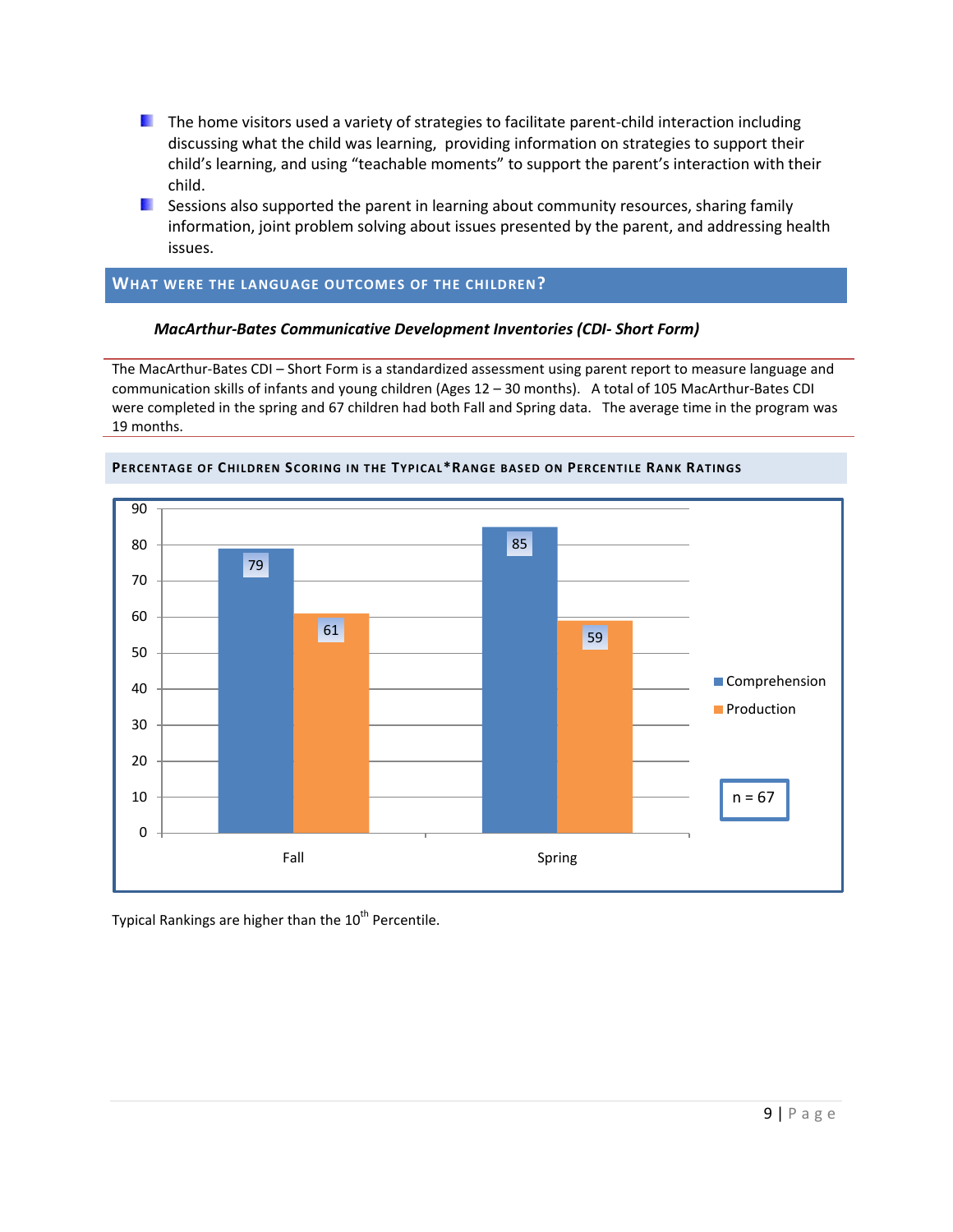#### *What were the language outcomes based on the MacArthur CDI?*

- **Language skills overall were within the average range and were maintained** across time. There were higher percentages of children within the average range in the area of understanding words compared with production of words. These results need to be viewed with caution as the assessment was not normed with children from low income families.
- $\blacksquare$  There were no significant differences between the fall and spring percentile rank scores for either comprehension (n=13. P=.73) or production (n=54, p=.53) based on a paired t-test analysis.

**PERCENTAGE OF CHILDREN BY CLASSIFICATION BASED ON SPRING PPVT-4 SCORES** 

# *Peabody Picture Vocabulary Test, 4th Edition (PPVT-4)*

The PPVT-4 is a standardized assessment that measures receptive language (for children 30 months or older). A total of 51assessments were completed in the Spring. There were 18 children who had PPVTs completed in both Fall and Spring. The average time in the program was 17 months.



#### **FALL/SPRING COMPARISONS OF CHILDREN'S AVERAGE PPVT-4 SCORES**



#### *What were the language outcomes based on the PPVT?*

 $\blacksquare$  The majority (74%) of the children scored within mid-average or above range (90+) at the time of the spring assessment.

**14% of the children who were assessed with the** PPVT received Early Development Network services.

 $\blacksquare$  Toddlers demonstrated significant gains in receptive language skills by the spring (p=.001, paired ttest).

**Time in program did not predict outcomes on** the PPVT (n=48,slope= $-0.125$ , r<sup>2</sup>=0.125,p= $-0.388$ , regression analysis).

MacArthur-Bates CDI MacArthur-Bates Communicative Development Inventories

Authors: Fenson, Pethick, Renda, & Cox, Dale & Reznick, 2000

Scale: Standard score, percentile rank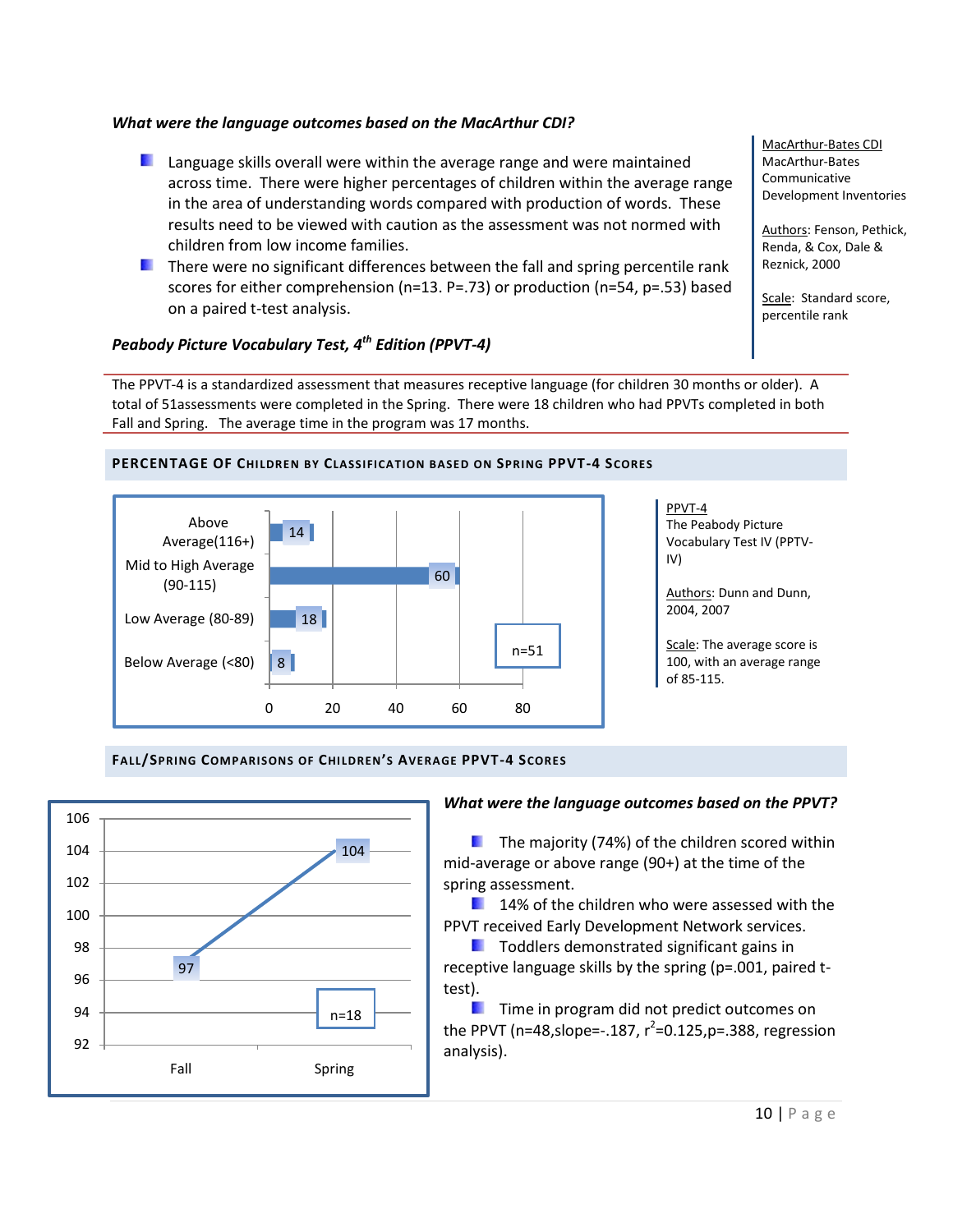### **WHAT WERE THE SOCIAL-EMOTIONAL OUTCOMES OF THE CHILDREN?**

#### *Devereux Early Childhood Assessment (DECA)*

The DECA is a standardized assessment of young children's protective factors associated with child characteristics. These child characteristics include: initiative, attachment/relationships and self-regulation. A total of 196 children had the DECA-IT (infant/toddler) or the DECA-P (pre-school) completed. A total of 135 children had Fall-Spring assessments completed. The mean age of the children was 23 months in the Spring with an average time in the program of 15 months.

#### **SOCIAL OUTCOMES: MEAN SCORE FALL/SPRING COMPARISON**

| Outcome Area                  | Number of Children | <b>Fall Mean Score</b> | Spring Mean Score |
|-------------------------------|--------------------|------------------------|-------------------|
| <b>Attachment</b>             | 135                | 51.44                  | 54.66**           |
| Initiative                    | 135                | 52.84                  | 56.00**           |
| Self-Regulation               | 81                 | 50.94                  | 53.95**           |
| <b>Total Protective Score</b> | 135                | 52.30                  | 54.76*            |

DECA-IT, DECA-P

Devereaux Early Childhood Assessment for Infants and Toddlers (DECA-IT), Devereaux Early Childhood Assessment, Pre-school

Authors: LeBuffe & Naglieri, 1999

Scale: The average score is 50, with an average range of 41 to 59.

\*Significantly different from zero at the .05 level, two-tailed test

\*\*Significantly different from zero at the .01 level, two-tailed test.

#### *What were the social-emotional outcomes based on the DECA-IT or DECA-P?*

- Children gained social-emotional skills, with an increasing percentage of children scoring within the range of "strength" for the Total Protective Factor dimension by Spring.
- $\blacksquare$  The results of the statistical analysis indicated the children made significant gains across all protective factor outcome areas. The most gain was in the area of Self-Regulation and Initiative.

# **WHAT WERE THE FUNCTIONAL OUTCOMES OF THE CHILDREN?**

*Results Matter in Nebraska* includes a child outcome system designed to improve programs and supports for all young children birth to age five served by school districts, the Early Development Network, and their partners. It was initiated as part of the federal Office of Special Education Programs (OSEP) requirement for reporting child outcomes. Each Sixpence program chose one of three state approved assessments: High/Scope Child Observations Record, Creative Curriculum Developmental Continuum, or Assessment, Evaluation, and Programming System. These assessments helped to monitor children's progress towards achieving three functional and four developmental outcomes. A total of 151 children had fall/spring data.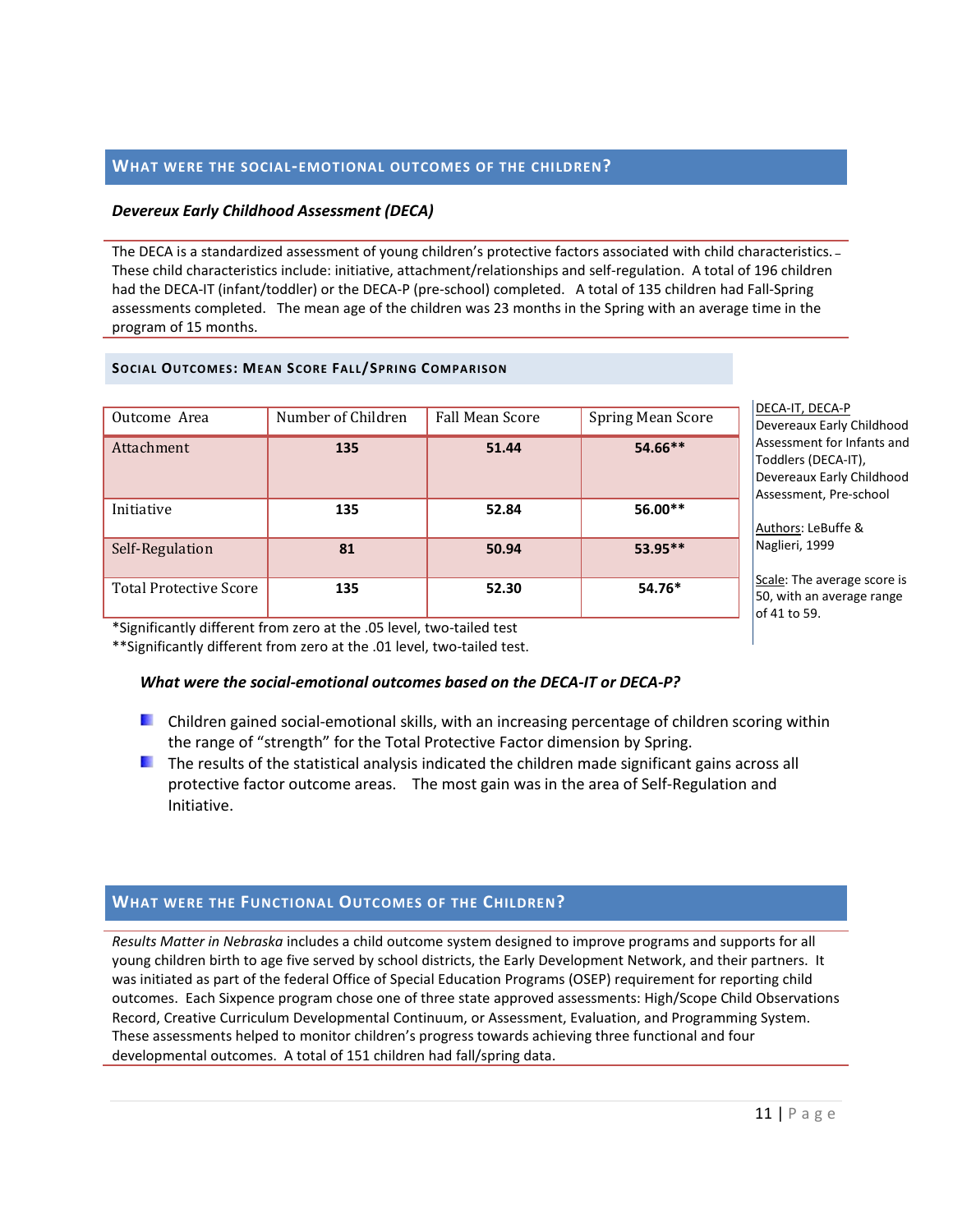

**PERCENT OF MEAN GAINS FROM FALL TO SPRING BY DEVELOPMENTAL DOMAIN AND ASSESSMENT**

# **PERCENT OF CHILDREN MEETING THE STATE BENCHMARK FOR FUNCTIONAL OUTCOMES: FALL/SPRING COMPARISONS**



\*Includes only children assessed on Creative Curriculum.

#### **Child Functional Outcomes**:

**Self-Help & Initiative** Child uses appropriate behaviors to meet her needs

#### **Knowledge & Problem Solving**

Child acquires knowledge and skills, including early language and literacy

#### **Social Skills &**

**Relationships** Child has positive social-emotional skills and enjoys healthy relationships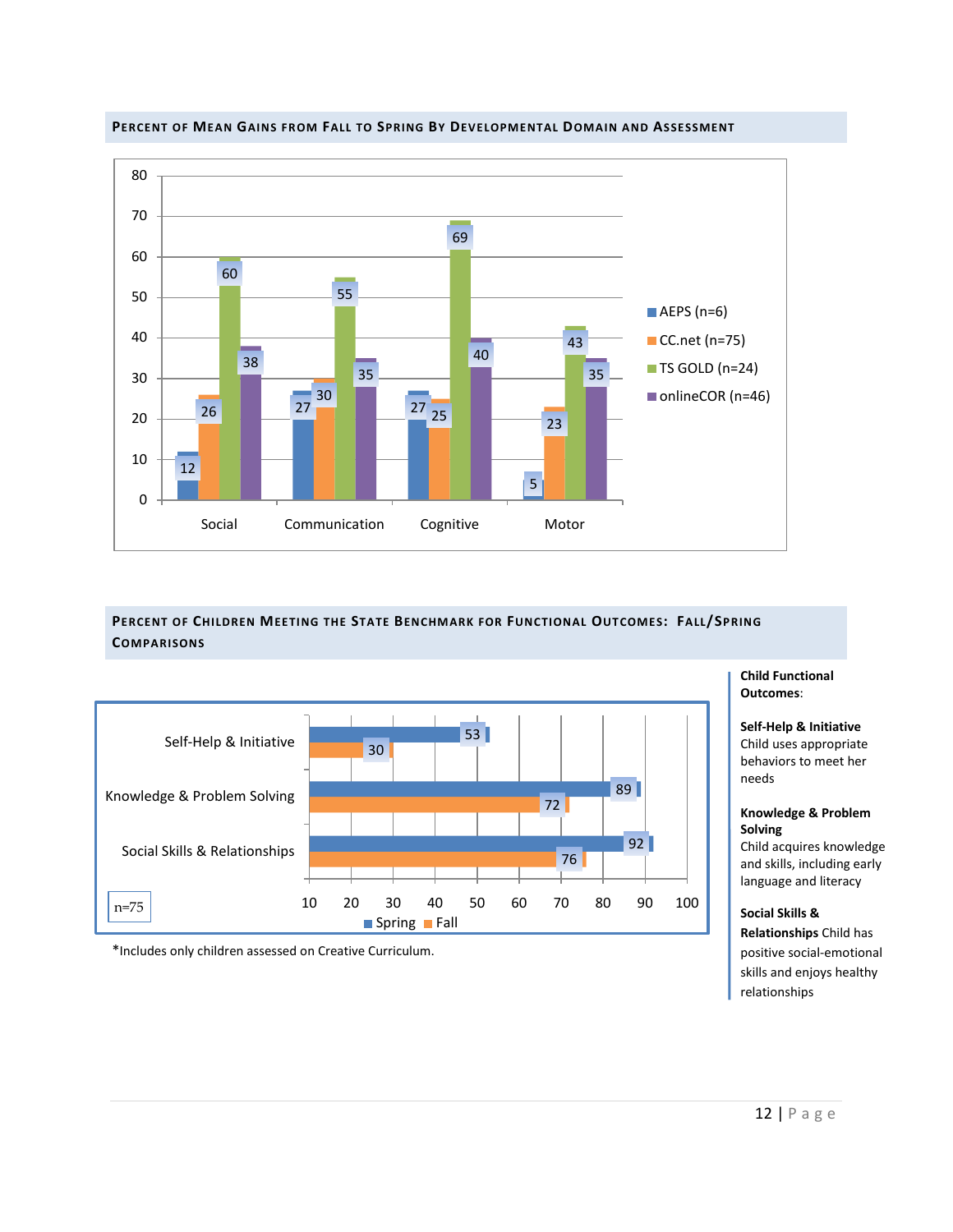

#### **PERCENT OF CHILDREN WHO MADE GREATER THAN EXPECTED CHANGE IN THEIR RATE OF DEVELOPMENT**

#### *What were the developmental benefits of participating in Sixpence Projects?*

- **The majority of the infant and toddlers assessed on Creative Curriculum met the state** benchmark set for child outcomes in social skills and knowledge and problem solving skills.
- **L** Typically, without intervention, children's skills will continue to develop at a constant rate. Participation in Sixpence programs resulted in greater than expected growth for at least a quarter of the children. The largest percentage of growth was in the area of self-help and initiative. Children scored the lowest in this area in the fall.
- **L** Very few children made less than expected gains [knowledge and problem solving (1%) and selfhelp and initiation (5%)].

# **WHAT ARE THE HEALTH OUTCOMES OF THE CHILDREN?**

#### *Health Survey*

In the spring, providers completed the health survey for each of the families they served to assess the children's health status. Surveys were completed on 217 families. These results were compared to state health indicators (based on Nebraska 2010 Goals and Objectives and Nebraska findings (Kids Count 2007). In addition, health data was also collected for those 17 mothers enrolled in Sixpence who were pregnant.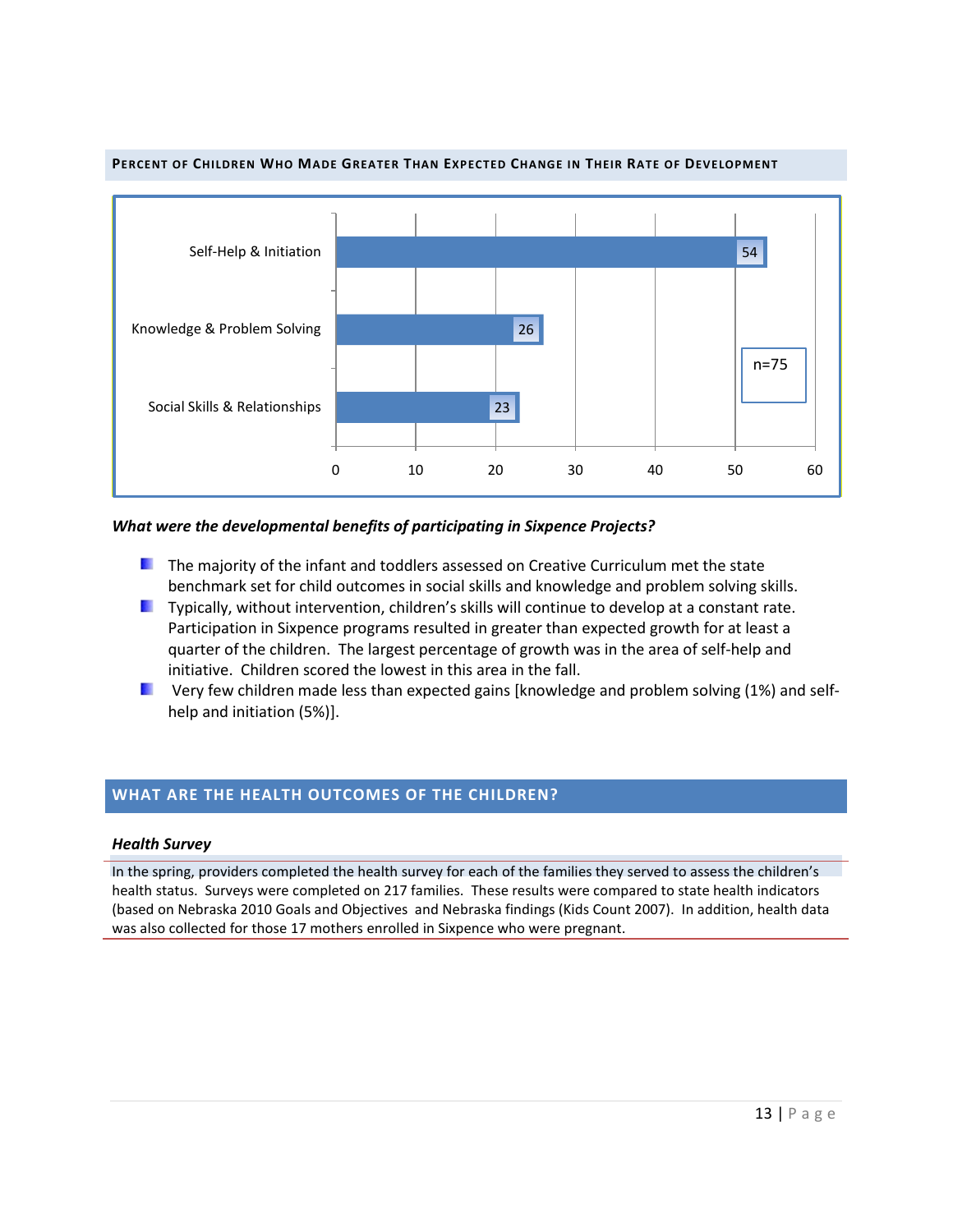

#### *What were the health outcomes of the children?*

- $\blacksquare$  There was much variability of gains in mean score based on the assessment tool. The most gains across assessments were in the area of communication and cognitive development.
- Children served in Sixpence Programs had a higher rate of immunization than Nebraska children as a whole and were above the criteria set in the Nebraska 2010 Goals and Objectives.
- **H** High percentages (over 90%) of children had a medical home and were up to date on well check exams.
- **D** Overall, the majority of the children's health was rated as good or higher.
- $\blacksquare$  There is a need to increase the number of parents who use care seats.

#### **PERCENTAGE OF MOTHERS MEETING PRENATAL HEALTH INDICATORS**

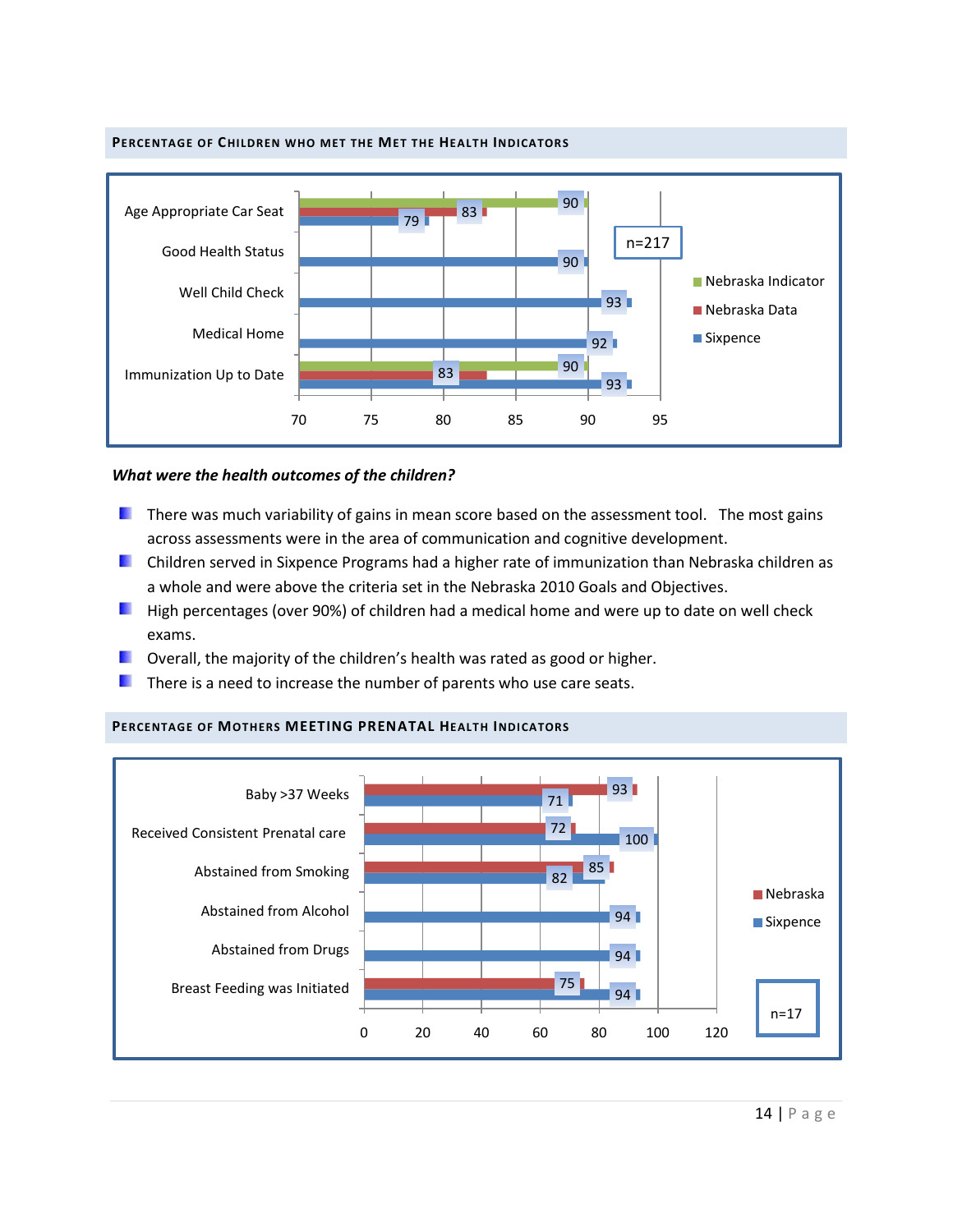# *What were the prenatal outcomes for the mothers and infants?*

- **All mothers participating in Sixpence received consistent prenatal care. This percentage was** higher than mothers reported in Nebraska.
- **Mothers in Sixpence had a higher rate of initiating breastfeeding than mothers reported in** Nebraska.
- **L** High percentages of mothers abstained from alcohol and drugs and initiated breast feeding.
- **Mothers in Sixpence had a higher rate of premature babies and had slightly less who abstained** from smoking than the mothers reported in Nebraska.

# **DOES PARTICIPATION IN SIXPENCE PROGRAMS IMPROVE THE HOME ENVIRONMENT?**

# *Home Inventory –Short Form (SF): Birth to Three (Teacher and Family Survey)*

The HOME-SF is a standardized assessment of the home environment and maternal-child interaction. It consists of 18 items, 8 based on maternal report and 10 items based on provider observation. The scale measures both cognitive stimulation and emotional support. A total of 92 Fall/Spring surveys were completed.

### **COMPARISON OF FAMILIES BASED ON FALL SCORES ( LOW OR HIGH) ON THE HOME INVENTORY – CHANGE OF MEAN SCORE OVER TIME**



#### *Does Sixpence result in positive changes in the home environment?*

- $\blacksquare$  By the spring, the majority of the families scored within the average range, suggesting that their homes provide positive cognitive stimulation and emotional support.
- **E** Families who scored in the mid to high average range in the fall maintained their skills so there were not significant gains in skills by spring (n=69, p=.145, paired t-test).
- **E** Families who scored in the low average area or below in the fall, achieved significant positive gains by spring (n=23, p=.000, paired t-test).
- **The number of risk factors did not predict Home Inventory Scores (slope=-.678, r2=.018, p=.36)**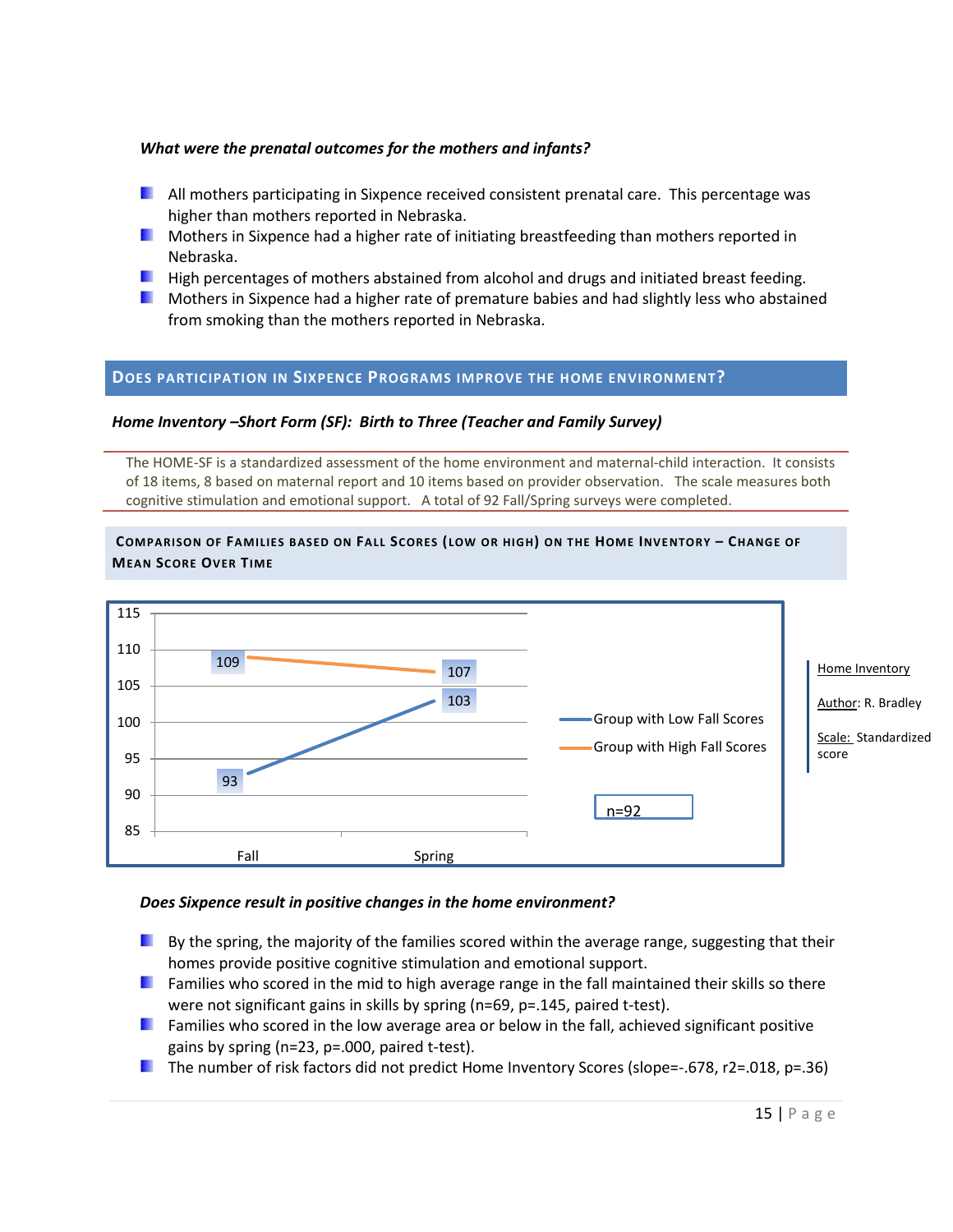#### *Keys to Interactive Parenting (KIPS)*

The KIPS assesses 12 key parenting behaviors across three primary areas including: building relationships, promoting language, and supporting confidence. Families participating in home visitation services were videotaped as they interacted with their child. Interactions were scored to evaluate the quality of their interactions. A total of 21 parents had Fall and Spring assessments. A total of 61 families had spring assessments. The average time in program was 24 months.



#### **KIPS SPRING MEAN SCORES**

#### **Program promotes self-confidence as a parent (Broken Bow)……**

T is a young mother of two children, ages 18 months and 6 months. This shy, timid mother faces mental and medical challenges which make it difficult for her to communicate with others and challenges her self-esteem.

When our visits first began, T questioned her parenting abilities, was nervous to ask questions and felt intimidated by professionals in her and her children's lives. Each time I would visit with T, I would see new confidence emerge. She began asking more questions about her children and their development…She gained the confidence to contact professionals in her life on her own, instead of having her mother or husband do it. T began attending monthly socializations and even joined our local Planning Region Team as a parent representative!

# *What was the impact on parentchild interaction skills?*

 $\blacksquare$  By spring, the majority (90.5%) of the parents (n=61) demonstrated positive interactions with their children .Strengths were in the areas of building relationships.

**Parents achieved significant** positive gains by spring in their interactions with their children (n=21, p=.001, paired t-test).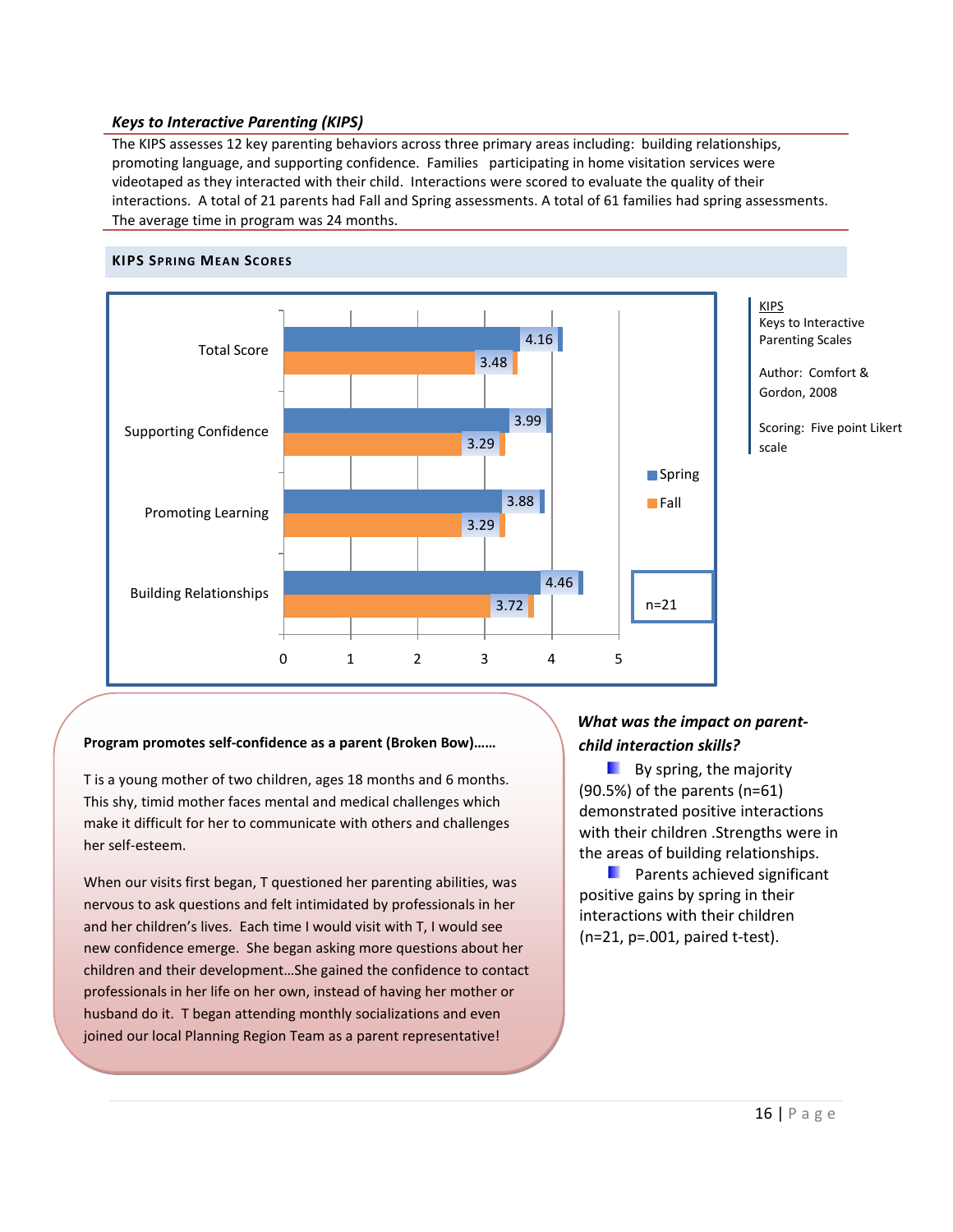# **ARE PARENT OUTCOMES ASSOCIATED WITH CHILD OUTCOMES?**

Participation in the Sixpence projects resulted in improved parenting for those who initially scored low on parenting assessments. Further analyses were completed to determine whether parent outcomes predicted child outcomes. A regression analyses was completed to determine what variables were the best predictors (quality of the home environment or the parent-child interaction) of child outcomes. The results found:

Home Inventory Scores Predict Children's Social Emotional Skills

- The scores on the Home Inventory (a measure of the family environment) did not predict the scores on the DECA TPF (slope=.019,  $r^2$ =0.017, p=.855).
- The scores of the Keys to Interactive Parenting were not predictive of scores on the DECA TPF  $(slope=-.004, r^2=0.004, p=.980).$

Home Inventory Scores Predict Children's Expressive Language Skills

- The scores on the Home Inventory (a measure of the family environment and their support of children's learning) positively predicted the production scores on the MacArthur CDI (slope=- 1.602,  $r^2$ =0.456, p=.003, n=37).
- The scores of the Keys to Interactive Parenting were not predictive of scores on the MacArthur CDI (slope= $.241, r^2 = 0.089, p = .687$ ).

# **ARE THERE DIFFERENTIAL CHILD RESULTS BASED ON CHILD OUTCOMES AND FAMILY DEMOGRAPHIC FACTORS?**

Independent Sample T-Tests were used to determine if there were differences in the mean child outcome scores based on gender, English Language Learners (ELL), and Free Lunch (FL).



50 52 54 56 58 60

**COMPARISON OF CHILDREN'S MEAN DECA TPF SCORES**



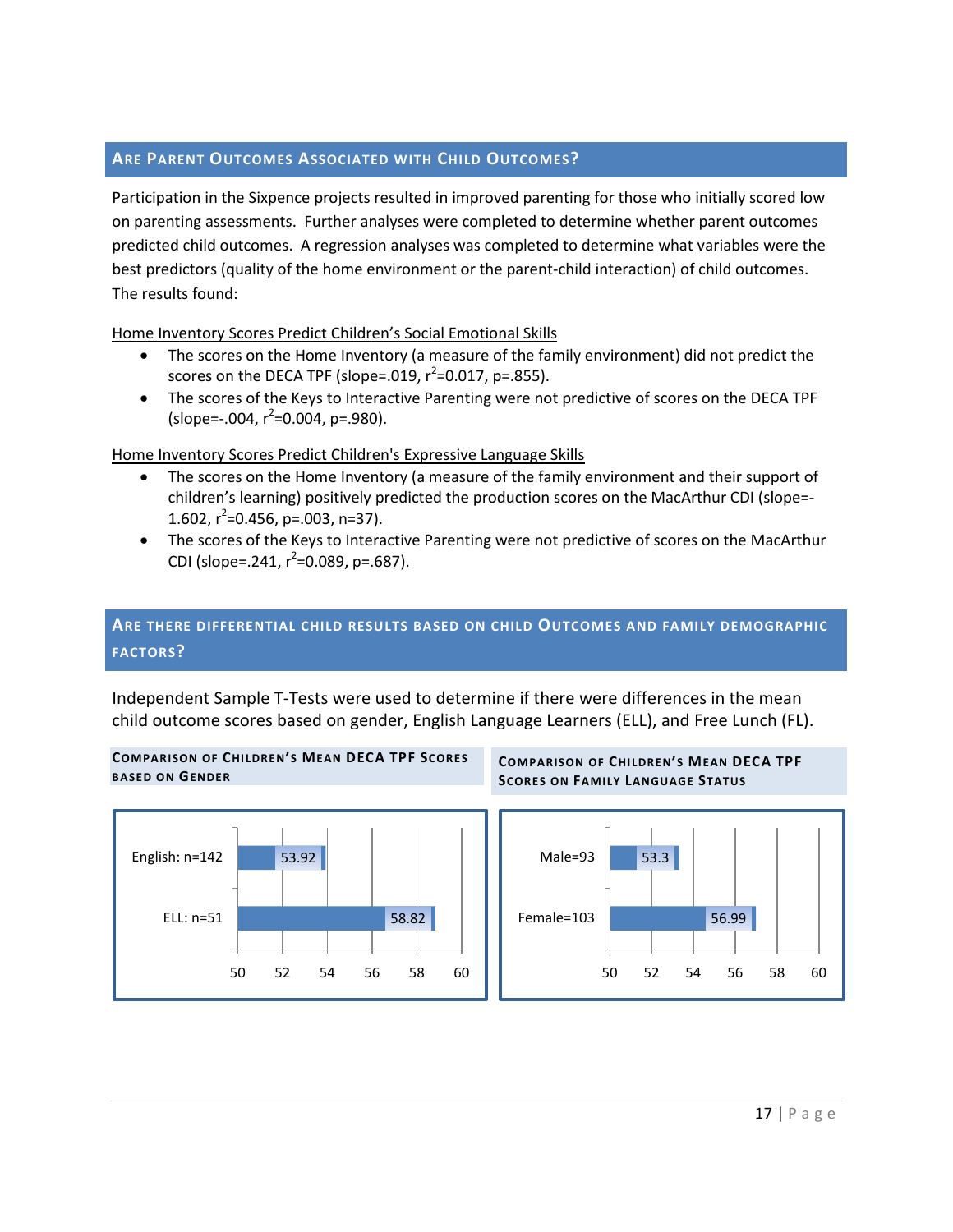# *Were there differential results based on demographic variables?*

- **There was a statistically significant difference based on families' primary language. Children** whose parents are ELL performed significantly better on the DECA TPF score in the spring compared to their English speaking peers (n=193,  $p = .016$ ).
- **There was a statistically significant difference based on gender status with females performing** significantly better on the DECA TPF score in the spring compared to males (n=196, *p* = .038).
- **There were no statistically significant differences in spring scores based on Free Lunch status** (p=.086); however, there was a trend of children not eligible for free lunch scoring higher on the DECA TPF.
- $\blacksquare$  There were no significant differences between groups when gain scores on language scores were compared.

# **Summary**

**Program Description**. During the third year of implementation, Sixpence Programs served 338 infants and toddlers and pregnant mothers who were at high risk of school failure. Thirteen programs across Nebraska implemented family engagement services and/or center-based infant care which were based on evidence-based practices.

**Quality of Services**. All of the center-based infant care programs were of overall high quality, meeting the state identified standard for quality. Continuous improvement activities could be targeted in the areas of personal care routines.

**Health Outcomes**. Children in the Sixpence Programs met the state indicator for being up to date on immunization. The majority had a medical home and were up to date on their routine well check appointments. Overall, providers rated the children's health positively (good or higher). Continued support of car seat use is recommended.

**Child Outcomes**. Overall, infants maintained their language skills across the year with no significant gains noted. In contrast, Toddlers demonstrated a significant increase of skills by spring. Participation in Sixpence positively impacted social-emotional skills. The majority of the children demonstrated socialemotional skills within the average range and demonstrated significant increase of skills over the year.

**Family Outcomes**. Participation in Sixpence positively impacted families. Parents that had low scores both with respect to the extent that their home environment promoted emotional support and cognitive stimulation or their interaction with their child, demonstrated significant increases in skills. Parents that scored high on these measures, maintained high quality environments and interaction skills. Parents in the family engagement component demonstrated significant increases in parent-child interactional skills.